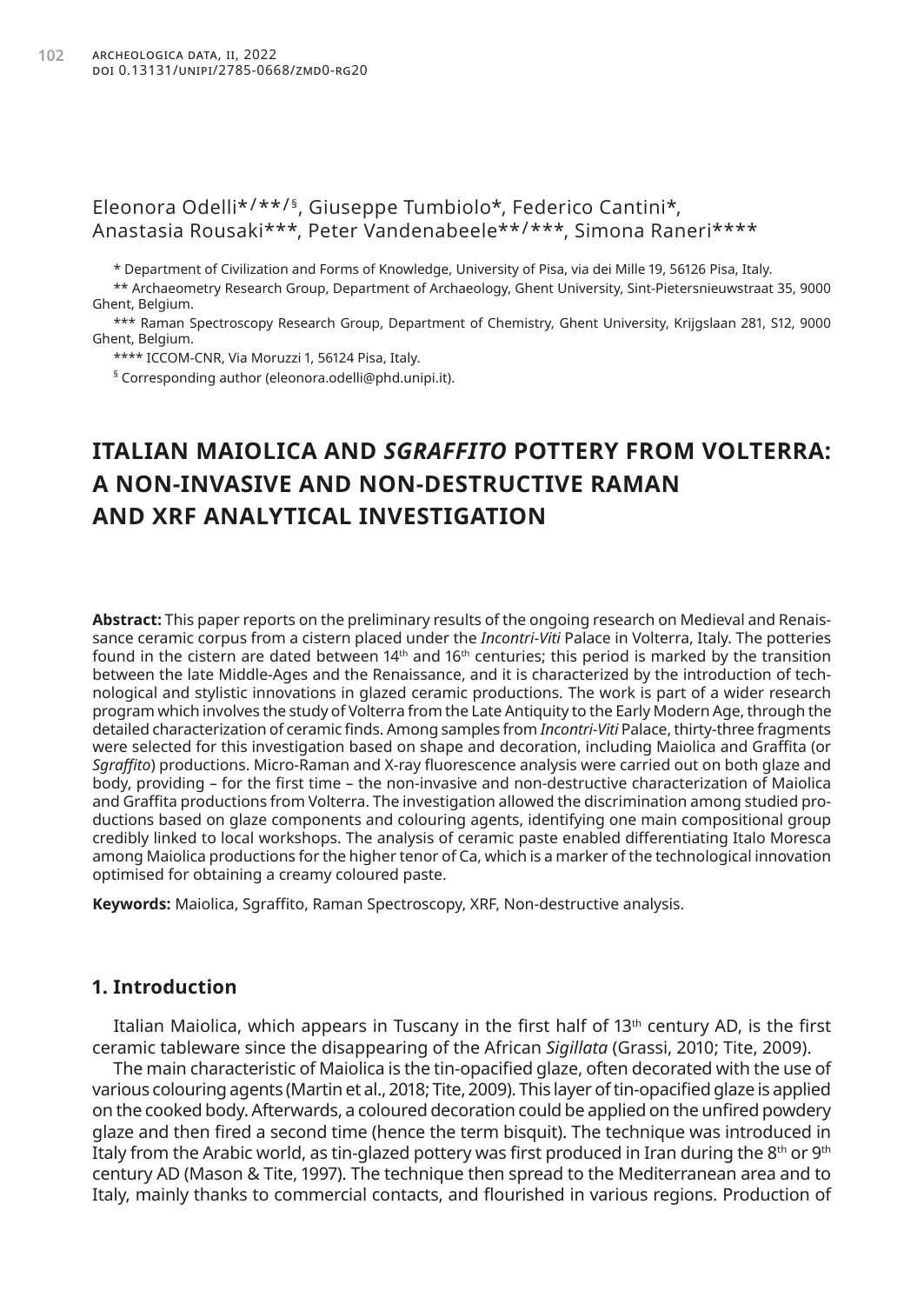Maiolica is attested in Tuscany, Sicily (Tite, 2009), Liguria (Capelli et al., 2007), Latium, Emilia-Romagna and Lombardia (Tite, 2009). As far as it concerns Tuscany, Pisa is attested as the first production centre of Maiolica in the region (Grassi 2010); the production propagated quickly in the overall regional context, as testified by well-known maiolica workshops in Siena, Volterra, Massa Marittima (Grassi, 2010), and Montelupo Fiorentino (Baldi, 2003).

The first manufacture circulating in Tuscany is known as Maiolica Arcaica, characterised by tin oxide (cassiterite) glazes and greenish-blue and brown colours. This kind of Maiolica usually exhibited a decorative motive only on one side or in a precise portion of the whole object. The part bearing the decoration was covered by tin opacified glaze, while the other plain parts were only covered by the glaze, without the presence of opacifier. Glass modifiers, as Pb oxide or feldspars, were added to lower the firing temperature (Colomban et al., 2006; Tite, 2009). Later, in the late  $15<sup>th</sup>$  century, the slow decay of Maiolica and technological and stylistic innovations introduced the Graffita, even if the two productions usually co-existed for a long time. Graffita, also known as *sgraffito* slipware, is characterized by the application of a white engobe, decorated by engraving with various tools before the first firing phase, then covered by lead-rich glaze before a second firing phase. Sometimes, colours were added after the first firing phase to obtain polychrome effect (Brianese et al., 2008; Moore Valeri, 2004); in this production, the use of opacifiers is no longer needed. According to destructive archeometric analysis carried on Graffita from Castelfiorentino, the white engobe can be due to different clay mixtures which compositional features can help in tracing of raw materials sources (Brianese et al., 2008). The technological evolution in Maiolicas imprints the compositional features of glazes, namely fluxing, colouring agents colouring agents, and opacifiers, which characterization might allow discriminating different productions and tracing manufacturing changes in Italian Maiolica evolution (Brianese et al., 2008; Colomban et al., 2006; Hein & Kilikoglou, 2020; Tite, 2009).

Among the analytics for glazed ceramics (Cuomo di Caprio, 2007), various approaches are used for the direct analysis of works of art. X-ray fluorescence (XRF) is a well-established method in ancient ceramics' studies, mainly used for the geochemical characterization of ceramic paste in provenance issues (Bonizzoni et al., 2010; Hein & Kilikoglou, 2020) and for the compositional studies of glazes (Simsek et al., 2015). In the last decades, the developing of portable systems, as the ones used in this research, resulted in a wider use of this technique, also in the archaeology field. Even if the use of portable XRF determines various advantages, it must be kept in mind that those portable and completely non-destructive systems can suffer of some limitation comparing with destructive benchtop techniques, which have to be taken into account in order to provide improved results (Forster et al. 2011; Speakman et al. 2013). XRF data are usually treated with chemometric approaches (Bonizzoni et al., 2010; Ikeoka et al., 2018; Papachristodoulou et al., 2006; Van Pevenage et al., 2015; Forster et al., 2011), which represent a very useful tool in comparative studies when considering numerous samples and different variables. Raman spectroscopy is widely used in the analysis of cultural heritage objects, both as portable and benchtop instrumentation (Colomban et al., 2001, 2004, 2006; De Waal, 2009), especially in the analysis of glazes (Colomban et al., 2001, 2004, 2006), enabling the characterization of glass composition, colouring and opacifier agents in non-invasive way. In addition, micro-Raman spectrometers might provide insights on the mineralogical composition of ceramic paste, improving knowledge on firing environment and technological aspects (Legodi & De Waal, 2007; Odelli et al., 2021). The coupling of mobile XRF and Raman spectroscopy can provide complementary information and can help the archaeologists to answer questions about technological aspects and raw materials provenance in a direct and non-destructive way. As these techniques are becoming more and more widespread, it can be useful to incorporate such protocols in routine investigations, discriminating productions and characterising technological markers. Moreover, the characterization of reference groups of materials with certain provenance can offer interesting inputs for further comparative studies aiming to trace commercial networks and unveil the circulation of technological knowledge.

Portable XRF and Raman equipment have been used for studying Maiolica and Graffita productions from the *Incontri-Viti* Palace in Volterra. The main aim of this investigation was – for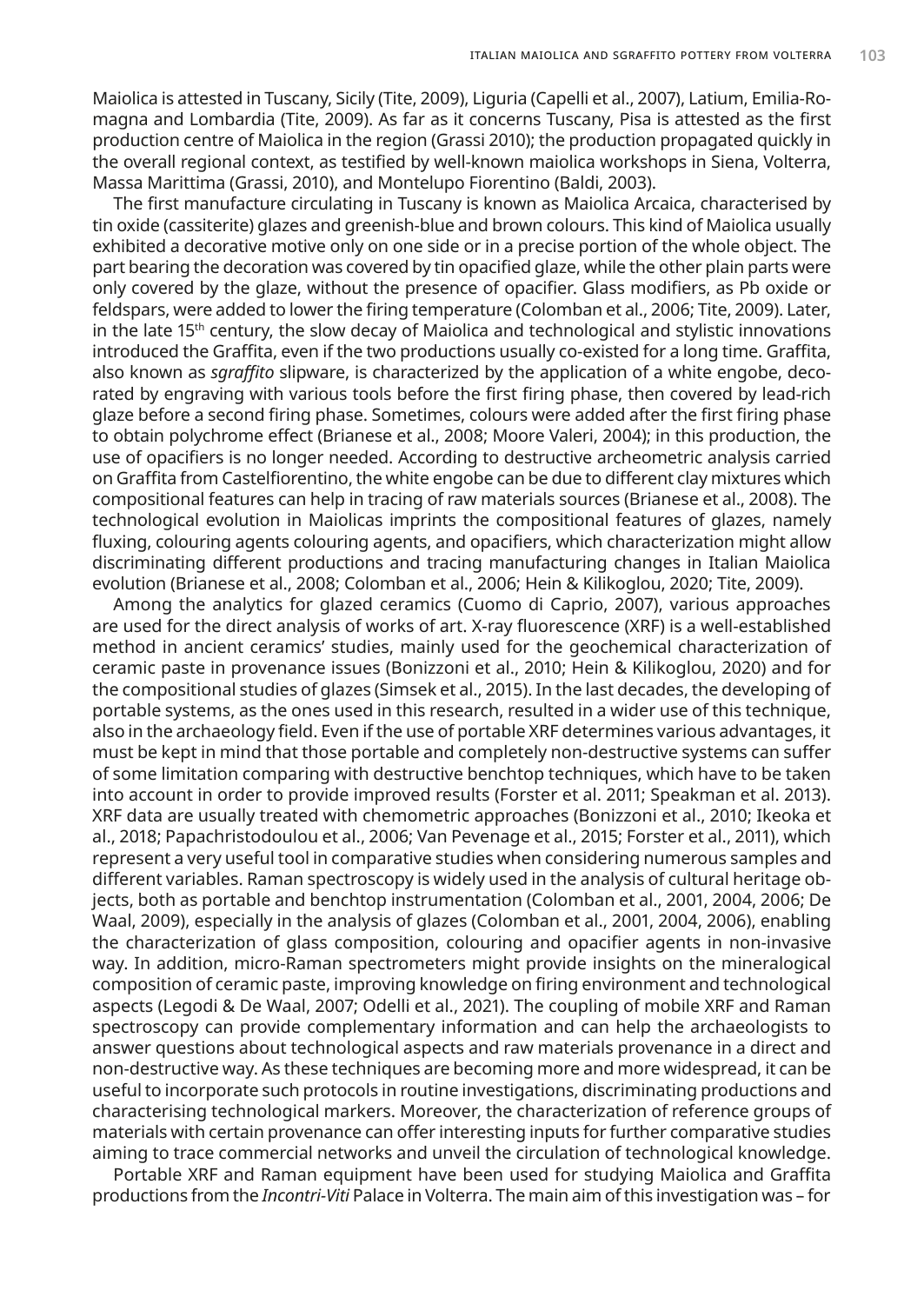

fig. 1. Drawing from the archaeological survey of the cistern, finding place of the analysed materials (elaboration from Galluccio 1999, p. 86).

the first time – the non-destructive and non-invasive characterization of a reference group of local workshops, underlying the existing similarities and differences in the ceramic corpus, and creating reference materials for further studies. In addition, the results enabled enriching knowledge on glazed ceramics in mid-south Tuscany between the  $14<sup>th</sup>$  and  $16<sup>th</sup>$  centuries and trace chemical markers of the different studied productions.

#### **1.1 Archaeological context and studied corpus**

The *Incontri-Viti* Palace in Volterra, located on *Via dei Sarti*, was commissioned by the noble *Attilio Incontri* at the end of 16th century. According to *Fiumi,* who had the opportunity to see a series of arches and ancient openings on the ground floor, the building also incorporated pre-existing structures (Fiumi, 1983, p. 53). In 1850, a rich alabaster merchant, *Benedetto di Giuseppe Viti*, purchased the property and completed the construction of the palace (Calafati, 2013, p. 343.). We owe the discovery of the ceramic material to a member of the *Viti* family who is still the owner of the property. In the 1970s and the early 1980s, a renovation project in the cellar of the palace led to the discovery of two cisterns. The cistern that contained our materials is carved into the rock and has a bottle shape. It is about 4 meters deep, about 2 meters at the base and it shrinks to about 60 cm at the mouth (fig. 1). The inside is covered with blocks of stone and a layer of clay which function as a waterproofing layer. The structure of the cistern resembles that of the cisterns of the Acropolis, which dates to the 3<sup>rd</sup> century B.C.; this indicates the likely age of the site (Furiesi, 1999, pp. 31-32). According to its small size, it served a single house showing the urbanization of the area during Etruscan age. Unfortunately, the data in our possession do not allow us more insight into the development of the settlement in the area. Once the cistern had lost all its function, it was progressively filled with accumulation of material.

Among potteries from the cistern (fig. 2), thirty-three fragments were selected for this investigation (fig. 3, tab. 1). They are dated between the  $14<sup>th</sup>$  and  $16<sup>th</sup>$  centuries AD and include Maiolica production (specifically *Maiolica Arcaica (Marc), Zaffera a rilievo (Zaff), Italo Moresca (Im)*) and Graffita one, or *sgraffito* slipware (namely *Graffita a punta policroma (Gapp), Graffita a stecca (Gas) and Graffita a fondo ribassato (Gfr))*. In tab. 1 information about typologies, colour of paste, decorations and dating are summarised.

According to comparisons with other ceramics locally produced in Volterra, the *Maiolica Arcaica* from *Incontri-Viti* Palace is ascribable to a period between mid-14th century and the end of the 15<sup>th</sup> century. Both open forms (bowls) and closed forms (jugs) are attested, presenting the typical decorations of the ceramic class (chain motif or bands near the rim, stylized vegetal patterns or geometric patterns on the body) realized in green and brown (Berti et al., 1986; Pasquinelli, 1987). The ceramics are characterised by a tin-opacified glaze coating (on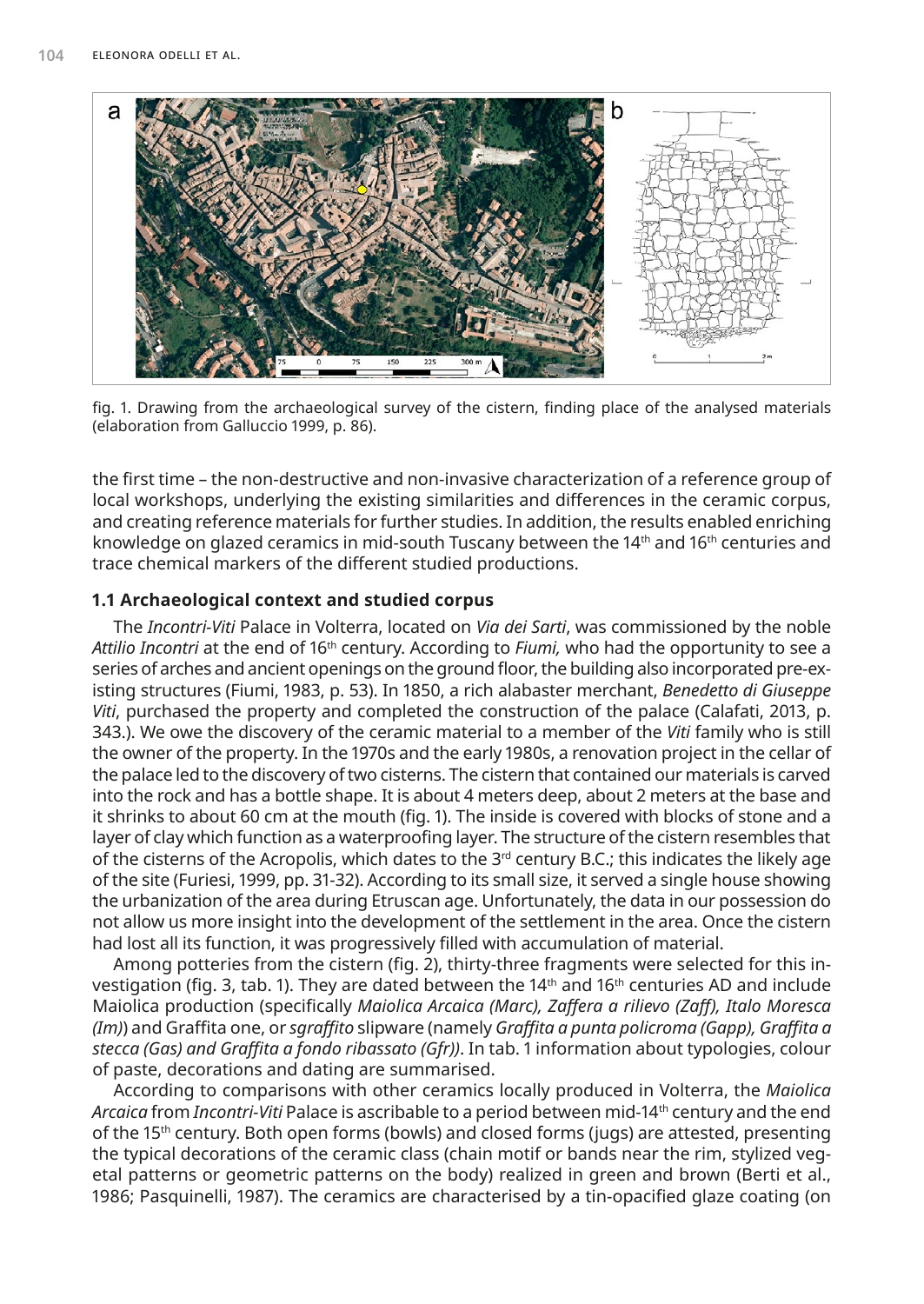

fig. 2. Fragments of pottery collected from Incontri-Viti Palace in Volterra: 1 Maiolica Arcaica, 2 Zaffera 3 Italo-Moresca, 4 pottery with engobe and Graffita. The material was recovered by Umberto Viti and then delivered to the Guarnacci Museum.



fig. 3. Some of the fragments selected for the archeometric analysis. All the samples' pictures are available in the MOD repository.

the interior of open forms and on the exterior of closed forms) with a lead-glaze coating on the rest of the surface. The *Zaffera a rilievo* found in the cistern dates to 14<sup>th</sup> century-early 15<sup>th</sup> century and it is known for its productions of in the Florentine area. In *Incontri-Viti* Palace, this ceramic class is attested both in the blue variant, exclusively jugs with drops or stylized vegetal pattern and in the green, blue, brown tricolor variant (only open forms with stylized and anthropomorphic patterns). The white glaze covers both the surfaces. Up to the literature,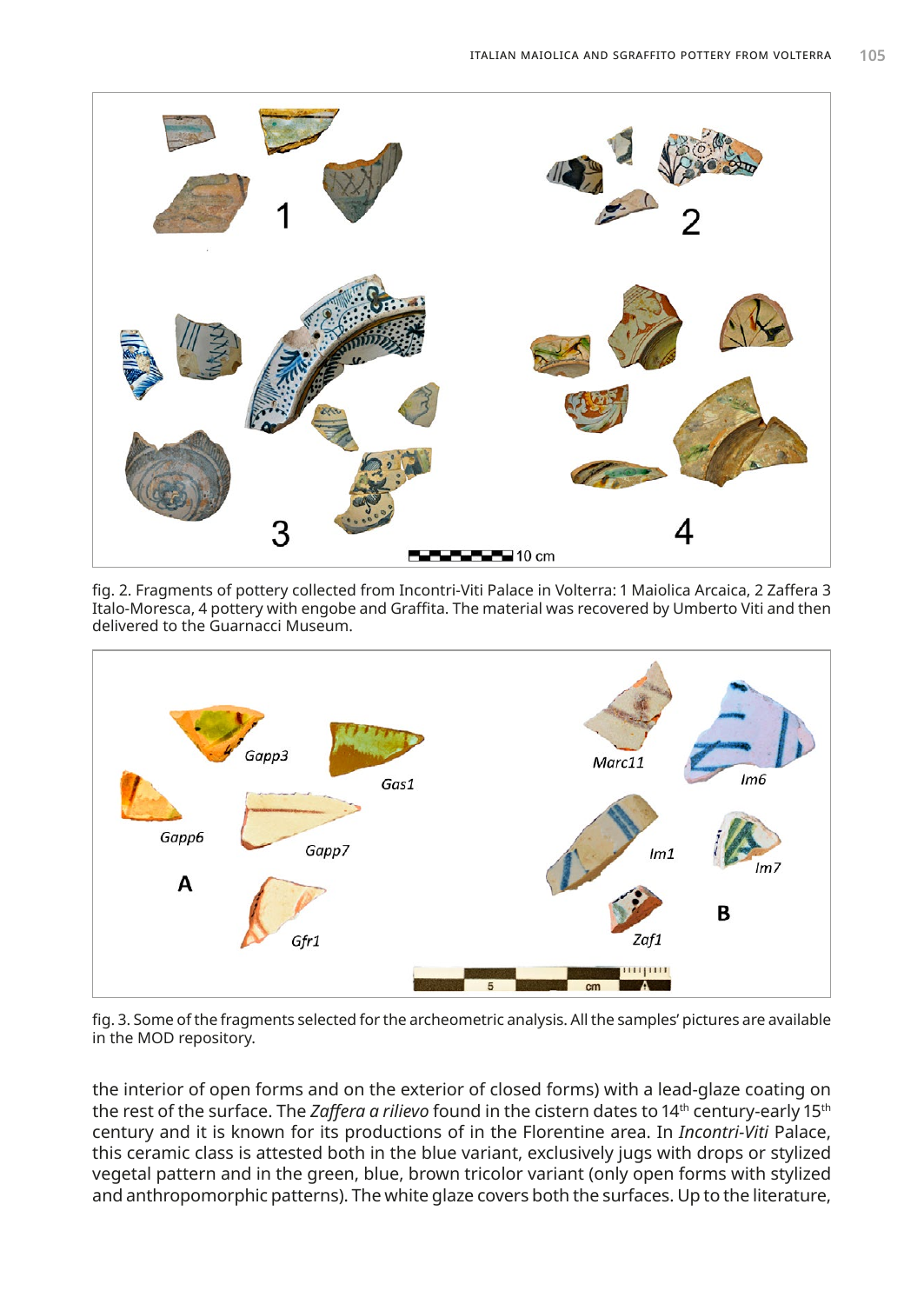|                               | <b>Name</b>       | Paste            | Coating                                                                                                 | <b>Date</b>    |
|-------------------------------|-------------------|------------------|---------------------------------------------------------------------------------------------------------|----------------|
| Maiolica Arcaica              | MARC1             | 5YR 6/8          | White and brown//slip                                                                                   | XIV-XV cent AD |
|                               | MARC2             | 2.5YR 6/8        | White // slip                                                                                           | XIV-XV cent AD |
| MARC3<br>2.5YR 6/8            |                   |                  | Whitish                                                                                                 | XIV-XV cent AD |
|                               | MARC4             | 2.5YR 6/8        | White                                                                                                   | XIV-XV cent AD |
|                               | MARC5             | 2.5YR 7/6        | White, ruined                                                                                           | XIV-XV cent AD |
|                               | MARC <sub>6</sub> | 2.5YR 6/8        | Whitish and brown//slip                                                                                 | XIV-XV cent AD |
|                               | MARC7             | 2.5YR 7/6        | White, ruined// slip, ruined                                                                            | XIV-XV cent AD |
|                               | MARC8             | 5YR 6/8          | White, ruined// slip                                                                                    | XIV-XV cent AD |
|                               | MARC9             | 5YR 6/8          | slip                                                                                                    | XIV-XV cent AD |
|                               | MARC11            | 2.5YR 5/8        | white with brown stripes//slip                                                                          | XIV-XV cent AD |
|                               |                   | MARC13 2.5YR 5/8 | Whitish//slip                                                                                           | XIV-XV cent AD |
| Zaffera                       | ZAF1              | 5YR 8/4          | White with blue and brown decoration// ruined XIV-XV cent AD                                            |                |
|                               | ZAF <sub>2</sub>  | 10YR 8/3         | White and blue and brown lines//white                                                                   | XIV-XV cent AD |
|                               | ZAF3              | 5YR 7/8          | Blue//white                                                                                             | XIV-XV cent AD |
| Italo Moresca                 | IM <sub>1</sub>   | 7.5YR 8/6        | White, blue lines//white                                                                                | XV cent AD     |
|                               | IM <sub>2</sub>   | 2.5YR 8/4        | White and brown line//white                                                                             | XV cent AD     |
|                               | IM <sub>3</sub>   | 7.5YR 8/4        | Blue lines on white                                                                                     | XV cent AD     |
|                               | IM4               | 7.5YR 8/4        | Blue lines on white //white                                                                             | XV cent AD     |
|                               | IM <sub>5</sub>   | 7.5YR 8/4        | Blue lines on white //white                                                                             | XV cent AD     |
|                               | IM <sub>6</sub>   | 7.5YR 8/4        | Blue lines on white//white                                                                              | XV cent AD     |
|                               | IM7               | 5YR 8/4          | White, green, and light green lines//ruined                                                             | XV cent AD     |
|                               | IM <sub>8</sub>   | 7.5YR 8/4        | White//ruined                                                                                           | XV cent AD     |
| Graffita a Punta<br>Policroma | GAPP1             | 5YR 6/8          | Green, white//white poor                                                                                | XV-XVI cent AD |
|                               | GAPP2             | 2.5YR 5/8        | White                                                                                                   | XV-XVI cent AD |
|                               | GAPP3             | 5YR 6/8          | Bright green, brown stripe//white                                                                       | XV-XVI cent AD |
|                               | GAPP4             | 5YR 6/8          | Whitish, engraved stripe// glaze                                                                        | XV-XVI cent AD |
|                               | GAPP5             | 5YR 6/8          | Green, white// glazed, ruined<br>Light blue, white, brown//white ruined<br>White, engraved line// white | XV-XVI cent AD |
|                               | GAPP6             | 5YR 6/8          |                                                                                                         | XV-XVI cent AD |
|                               | GAPP7             | 2.5YR 4/8        |                                                                                                         | XV-XVI cent AD |
|                               | GAPP8             | 7.5YR 8/4        | White with spots// white                                                                                | XV-XVI cent AD |
| Graffita a Stecca             | GAS1              | 2.5YR 8/4        | Whitish and ochre//ruined                                                                               | XV-XVI cent AD |
|                               | GAS2              | 5YR 7/8          | White ruined                                                                                            | XV-XVI cent AD |
| Graffita a Fondo<br>Ribassato | GFR1              | 5YR 7/8          | White engraved// thin whitish                                                                           | XV-XVI cent AD |

tab. 1. Description of the analysed ceramic corpus.

the main new element that characterizes the *Zaffera a rilievo*, when compared to previous late Middle Age productions (*Maiolica Arcaica*), is the introduction of cobalt-blue in the decoration (Berti, 1997, pp. 115-117; Moore Valeri, 1984). The *Italo Moresca* is well documented among from *Incontri-Viti* Palace fragments, including different potsherds ascribable to both the first and the second production phase of this ceramic class (Berti & Pasquinelli, 1984, pp. 26-28). It is very popular in the mid-Valdarno area, where it is mainly produced in Montelupo, Bacchereto and Florence workshops (Perrazzi & Poggesi, 2011). The first phase of production (from the first half of the 15<sup>th</sup> century) includes open forms (bowls) and closed forms (jugs) entirely covered by a white glaze and decorated with geometric or floral patterns which are exclusively blue.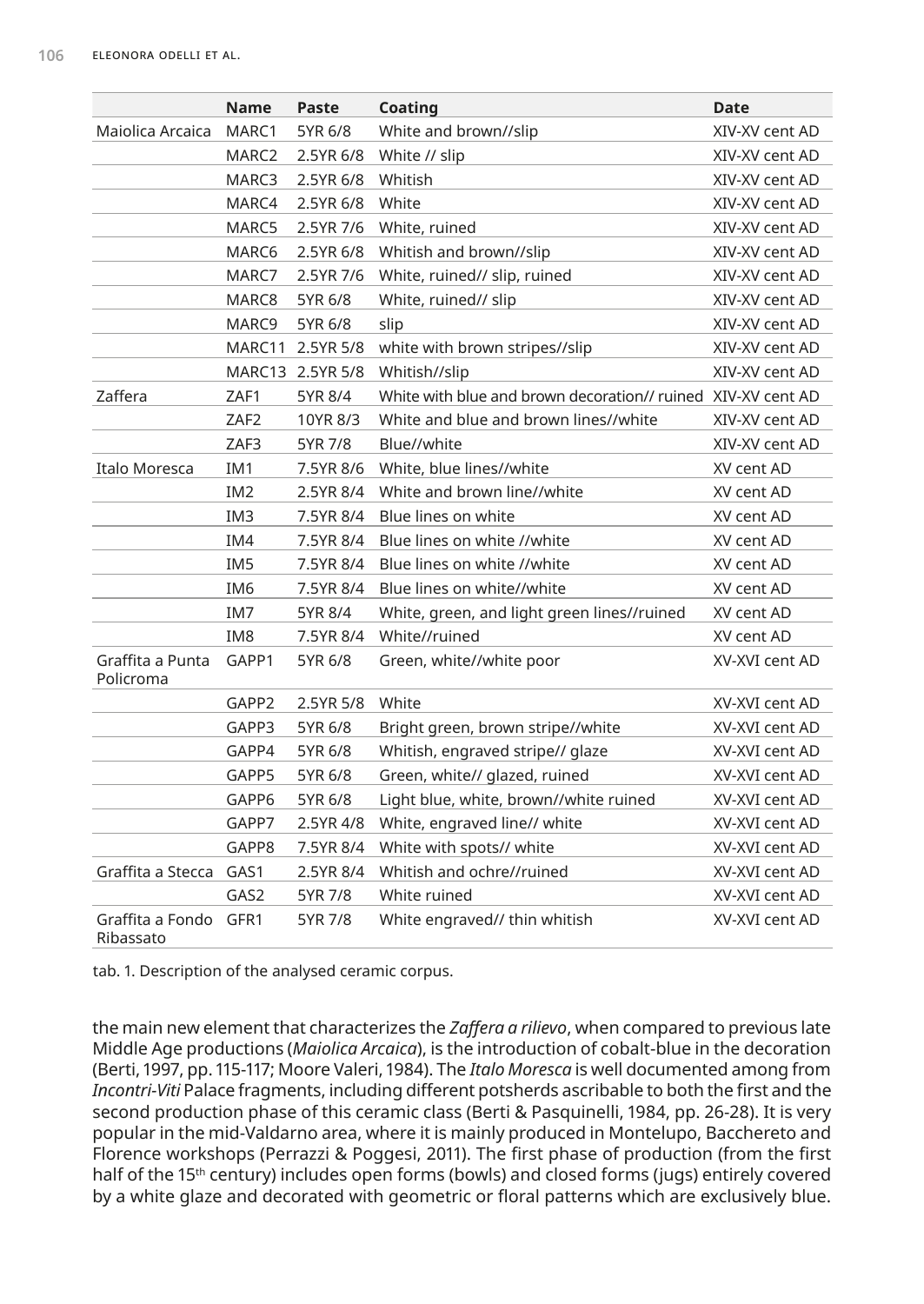Some potsherds which are covered by a white tin-glaze over the entire surface with polychrome decorations in blue, yellow, green, and brown belong to the second phase of production in the second half of the 15<sup>th</sup> century (Berti, 1997, pp. 185-186). From a technical point of view, the *Italo moresca* represents a change compared to the old method of production, especially as concerns the whitening of the body fabric (Berti & Pasquinelli, 1984, p. 26.).

The *Graffita a punta, a stecca* and *a fondo ribassato* ceramics from Pozzo-Viti (open forms and one closed form) refer to a chronological period between the late  $15<sup>th</sup>$  century and the beginning of the 16<sup>th</sup> century and it is most likely a local production (Pasquinelli, 1987, pp. 58-62; Wentkowska, 2004, pp. 187-193). Compared to the other classes, they present both technical and aesthetic innovations. Indeed, the ceramic body no longer displays a white-glaze (partially nor entirely), but rather a white engobe later decorated with incisions (realized with a pointed or *a stecca* tool) and covered with a lead-glaze. The frequent decorative patterns are stylized vegetal elements enriched with green and yellow-brown pigmentation.

## **2. Methods**

#### **2.1 Raman Spectroscopy**

Micro-Raman spectra have been acquired by a Bruker Senterra R200-L spectrometer equipped with an Olympus microscope with 5×, 20×, 50× and 100×, and 785nm and 532nm excitation sources. 532nm line and 20x magnification (obtaining a spot size of about 10µm) were used for the analysis. Spectral ranges chosen were 60-1560cm<sup>-1</sup> or 60-2750cm<sup>-1</sup> while the spectral resolution was set at 3-5cm<sup>-1</sup>. The laser power was kept at 0.11 mW; time and acquisitions varied. Interpretation of the data has been obtained with Grams and Opus software. Baseline correction of the glass spectra has been performed with a point subtraction in the region of 200-1200 cm<sup>-1</sup> according to Colomban et al. (2006).

#### **2.2 X-Ray Fluorescence (XRF)**

X-ray fluorescence analysis have been performed by using two instruments. Preliminary data on a selection of samples have been collected with an Olympus™ Innov-X Delta Premium hXRF spectrometer, a handheld instrument, equipped with a Rh X-ray tube. It was possible to record both the low-Z (Mg to Mn) and high-Z (V and up) elements, by applying a 10 kV and a 40 kV voltage, respectively. Measuring time was set at 300 sec.

In depth analysis on all the ceramic corpus, both on ceramic paste and glazes, have been performed with a Bruker Elio portable spectrometer. Voltage was set at 30 kV while current at 90 µA (Odelli et al., 2020). On the glazes, almost two measurements were collected on each colour (acquisition time 180 s), while on ceramic past almost three measurement points were analysed to avoid errors due to the possible inhomogeneity of the matrix (Forster et al., 2011) (90 s acquisition time).

Post processing of the data was performed by AXIL (analysis of X-ray spectra by iterative least squares software) (Vekemans et al., 1994) and by Elio Bruker ® proprietary software.

Statistical principal component analysis (PCA) was performed on XRF spectra on peak areas. Data have been centred and scaled before performing the PCA with CAT (Chemometric Agile Tool), an additional package to R software environment.

## **3. Results and discussion**

#### **3.1 Glazes**

Raman spectroscopy of glass and glazes usually gives back two broad bands centred around  $1000 \text{ cm}^{-1}$  and 500 cm<sup>-1</sup> and attributed to Si-O stretching and bending modes, respectively (Colomban et al., 2006). The shape and dimension of those two bands is strictly correlated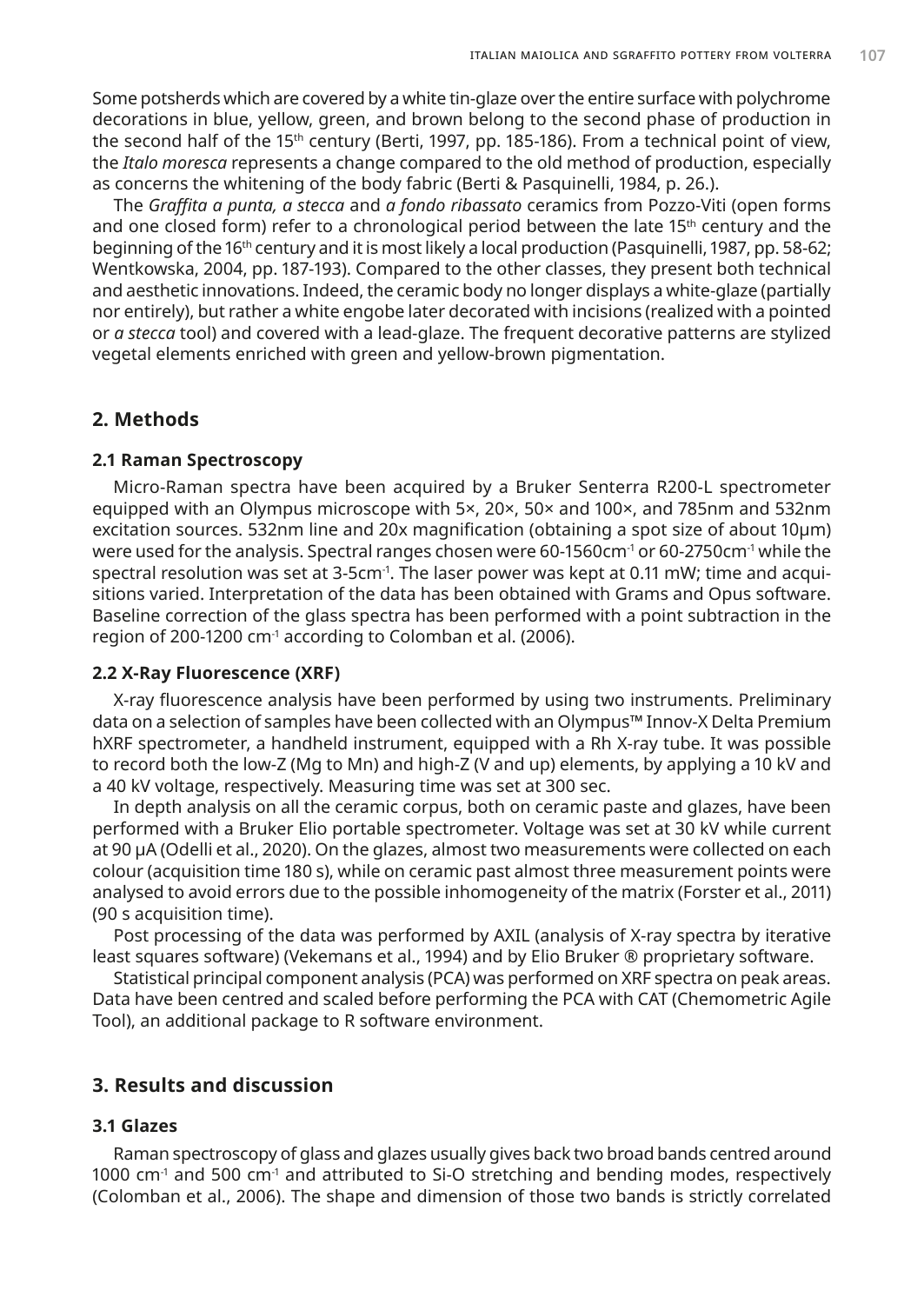with the Si-O glass network, in particular with the firing conditions and the presence of glass modifiers (Colomban et al., 2003, 2006).

In the present investigation Raman analysis revealed – in almost all Maiolica productions (*Maiolica Arcaica*, *Zaffera* and *Italo Moresca)* – the presence of cassiterite (SnO2 , Raman bands at 778, 635 cm-1) which was used as opacifier (Ricciardi et al., 2009; Zaho et al., 2013), except for samples *Marc5* (no glass still present on the surface) and *Marc 9* (transparent, only the glassy part was found) (fig. 3). As expected from our knowledge on manufacture process, cassiterite was not detected in Graffita production, except for *Gapp8* fragment. The occurrence of cassiterite in sample *Gapp8* could be attributable to possible contamination in the workshop, producing also Maiolica in a moment of transition between the two productions. Diopside (CaMgSi $_2$ O $_6$ , Raman bands at 1013, 668, 391, 324 cm<sup>-</sup>) was also frequently found only in Maiolica Arcaica (samples *Marc1, Marc2, Marc3, Marc6, Marc7, Marc8, Marc9, Marc13)* and Italo Moresca productions (*Im1, Im3, Im4, Im8)* (fig. S1) while it was not detected in Zaffera or Graffita. The presence of diopside could be due to glass devitrification processes, during the cooling of the glaze (Pawełkowicz et al., 2017; Sorlì et al., 2004). The presence of diopside in Maiolica glazes has been reported in previous studies, also in the original Maiolica from the Arabic world (Mason & Tite, 1997). A mix of feldspars (X(Al, Si)4O<sub>8</sub>, Raman bands at 510-514, 473-463 cm<sup>-1</sup>) quartz (SiO<sub>2</sub>, Raman bands at 465, 356, 206, 129 cm<sup>-1</sup>) and anatase (TiO<sub>2</sub>, Raman bands at 141, 399, 514 cm-1) were identified in the surface of Graffita production, regardless the ceramic classes and attributable to the white engobe composition (fig. S2); as for anatase, it is an accessory mineral usually present in white kaolinitic clays.

The typical glass fingerprint has been detected in all studied samples, except for few fragments due to the intense degradation of the original glaze which is no more recognizable (*Im8*, *Marc5* and *Marc7)*. Overall, the Raman fingerprint of glass is quite uniform, except for Zaffera (*Zaf1* and *Zaf 2*; fig. 3), which exhibit a different Raman signal in the stretching region, which splits in two bands clearly visible. This is characteristic to the Na<sub>2</sub>O-rich glass or Na<sub>2</sub>O-Pb glass, according to Colomban et al. (2006).

The A<sub>500</sub>/A<sub>1000</sub> ratio, namely the polymerization index (I<sub>n</sub>), is the ratio between the areas of the two main bands of the glass and is strongly correlated with the glass composition and the firing temperature (Colomban et al., 2006, 2003). The polymerization index is generally varying with the glass composition, particularly with the Al/Si rate and the presence of glass modifiers; thus, it has been used to discriminate productions and define chronologies (Colomban et al., 2006). Polymerization Index was calculated, and it was averagely 0.75 in Graffita and 0.8 in Maiolica. In all the studied samples the  $A_{500}/A_{1000}$  ratio is lower than 1.3, suggesting temperatures between 600 and 1000°C during the glaze firing phase. According to empirical attribution based on Polymerization Index (Colomban et al., 2006), both Graffita and Maiolica samples can be classified as lead-based silicates glass processed at medium temperature (around 800°C), as  $A_{500}/A_{1000}$  ratio is in the range from 0.5 to 0.8 (Colomban et al., 2006). This attribution confirms the previous results. Nevertheless, for Graffita production and Maiolica production a slight difference in  $A_{500}$ /  $A<sub>1000</sub>$  ratio can be observed, as evidenced by the student t test (p< 0.05) where Gapp8 is excluded from the analysis due to its borderline features (contamination with cassiterite).

X-ray fluorescence analysis enabled detecting Sn in all Maiolica samples (*Maiolica Arcaica*, *Zaffera* and *Italo Moresca*) and in sample *Gapp 8*, related to the identification of cassiterite with Raman spectroscopy. Lead has been detected on all studied samples; however, Pb tenors differ among different productions.

Principal Component Analysis was performed on the XRF fitted peak areas to highlight possible compositional differences among all the studied productions; Sn was excluded, as cassiterite is the known discrimination criteria among Maiolica and Graffita productions (fig. 4). The PCA results suggest that Graffita (*Gapp. Gas, Gfr*) and Maiolica (*Marc, Zaf, Im*) can be well distinguished, also based on Pb tenors, as revealed by the loading plot. Glazes in Graffita production exhibit quite homogenous composition; among Maiolica productions *Italo Moresca* and *Zaffera* seems well grouped for their different Si and Fe tenor, respectively, while Maiolica Arcaica samples are more scattered within the two compositional fields.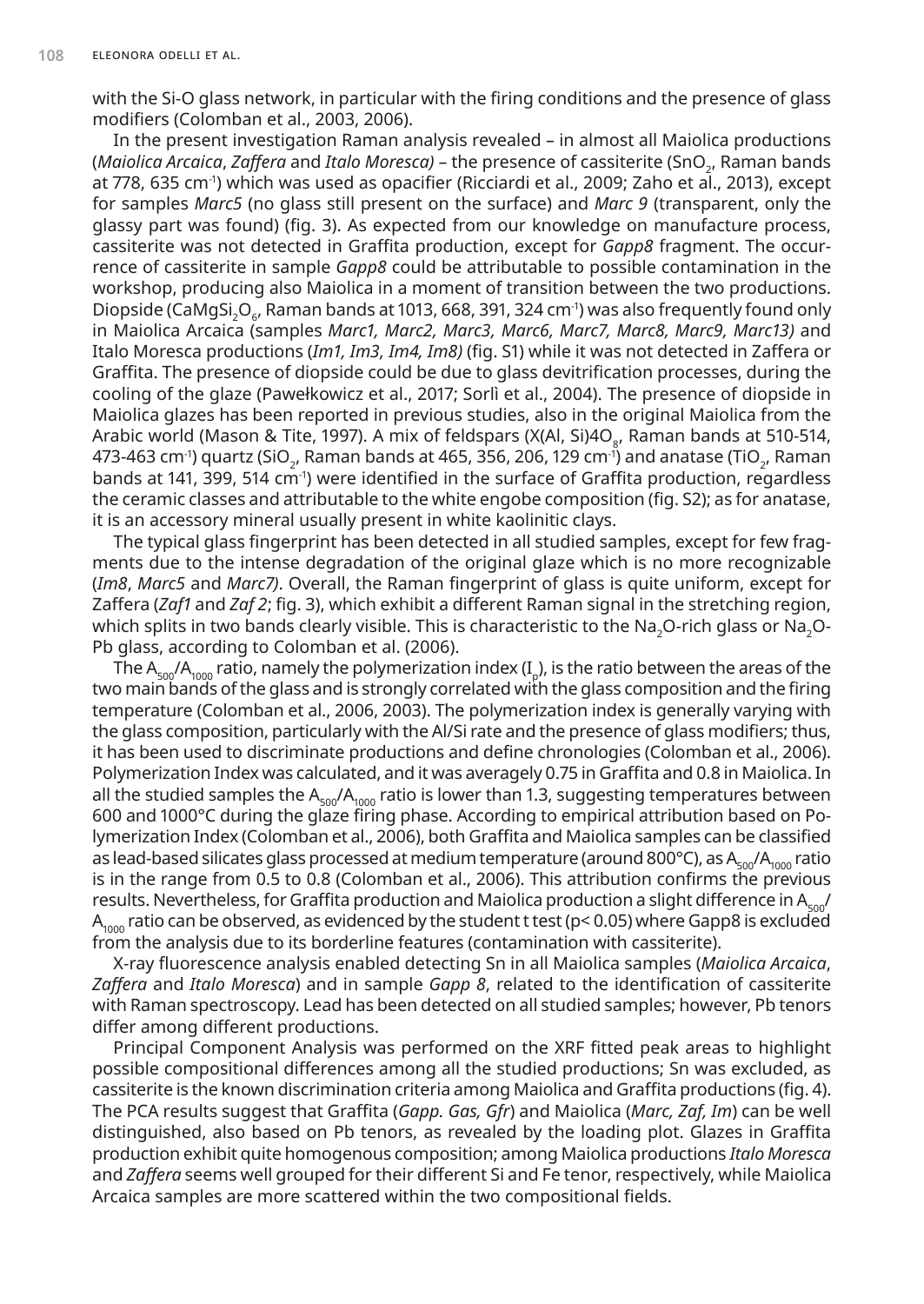

fig. 4. Raman spectra collected on glazes and main spectroscopic features, as representative of the different productions. (a) Zaffera samples, characterised by cassiterite (at 636 cm<sup>-1</sup>) and the split of stretching mode in two bands, typical of PbO+Na2O glasses. (b) Italo Moresca and (c) Maiolica Arcaica, characterised by cassiterite signal at 777 and 638 cm<sup>-1</sup>; (d) Graffita samples, where the band at 513cm<sup>-1</sup> from engobe is visible. 5 points baseline subtraction has been performed on raw spectra to better visualize the two broad bands. Points were set around 200, 500, 700, 850 and 1200 cm-1.

## **3.2 Colouring agents**

Among the studied samples, coloured decorations made by blue, greenish blue, brown and green were observed and analysed (tab. 2).

Blue colour is more frequently attested in Maiolica production, while green in Graffita production (see tab. 1). It was usually obtained by using cobalt (bright blue) or copper (greenish blue) dispersed ions (Lightbown and Caiger-Smith, 2007; Tite, 2009). Raman spectroscopy cannot provide useful information on blue decorations, as it is a molecular spectroscopic technique. XRF analysis detected both Co and Cu in Maiolica samples, except for *Zaf1* and *Gapp6* where only Cu is detected; in the majority of the cases, a mix of cobalt and copper was likely used to obtain the blue colour.

Brown colour was observed and analysed on both Maiolica (*Zaf1, Zaf2, Im2, Marc1*, *Marc11)*  and Graffita (*Gapp3, Gapp6*) productions. Raman spectra collected on brown decoration on Maiolica samples (*Zaf1* and *Im2*) revealed the presence of a broad band centred around 632 cm-1, which can be attributed to a manganese oxide (Angeli et al., 2018, 2019; Bersani, 2010). In Graffita samples (G*app 6*), haematite (Fe<sub>2</sub>O<sub>3</sub>, typical Raman bands at 1319; 411; 294; 246; 227 cm-1) was also detected on brown decoration (Colomban, 2017; Liou, 2011). XRF analysis revealed the presence of Mn and Fe on both productions, in accordance with the compounds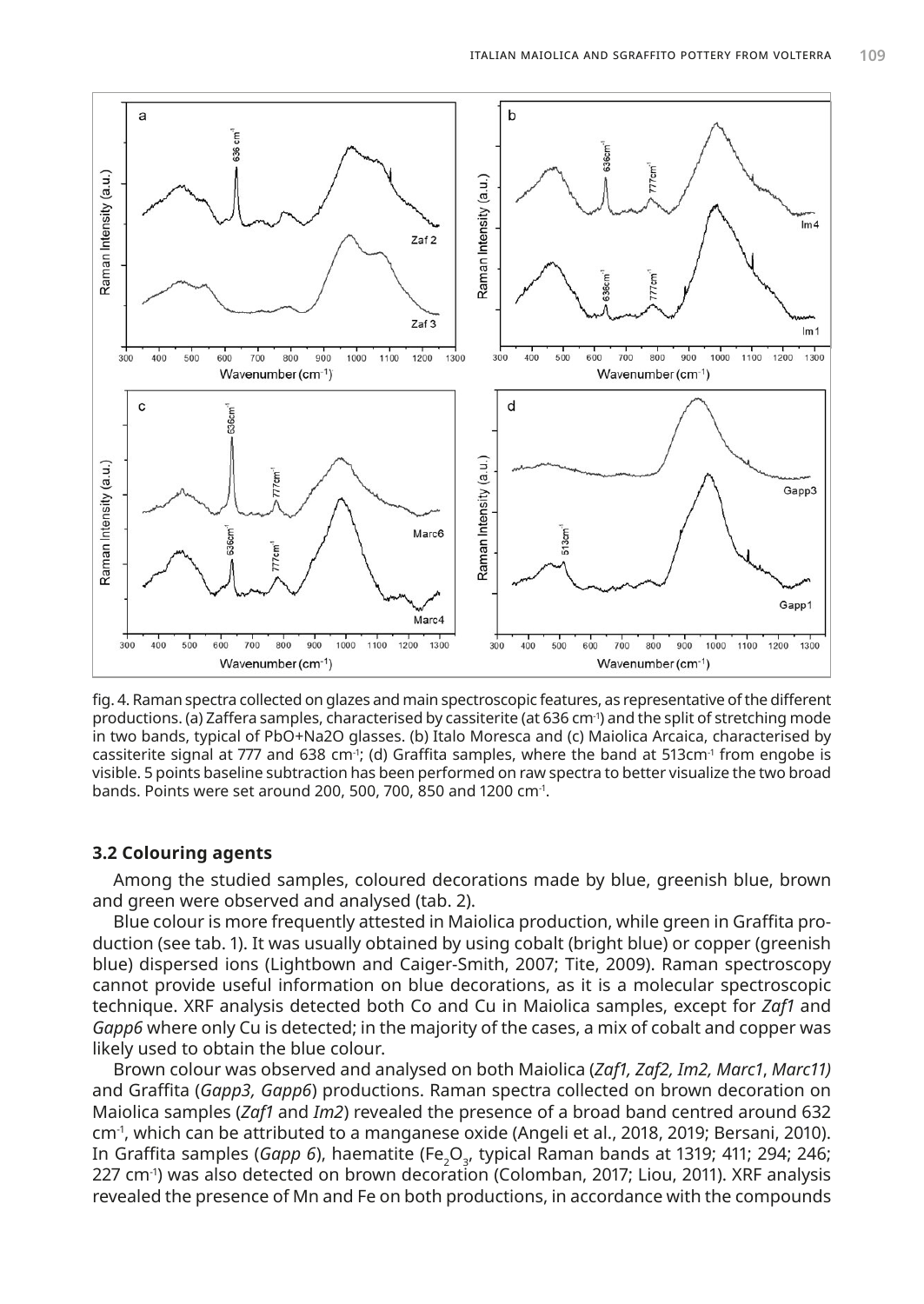detected by Raman spectroscopy. It is noteworthy that brown decorations in Graffita are characterised by higher Fe tenors and lower Mn ones than in Maiolica.

Finally, green decorations were prevalent in Graffita production (especially in *G. punta policroma*, *Gapp1, 3,* and *5 samples)* and in *Italo Moresca* (*Im7* sample). According to Piccolpasso (Lightbown, Caiger-Smith, 2007; Tite, 2009), green colour could be due to "burnt copper" also called "*ramina*" or a mix of copper, antimony, and lead oxides, producing a green colour without bluish hue. Both procedures are obtained by dispersing ions in the glass matrix, and therefore cannot be detected by Raman spectroscopy (Colomban et al., 2001). In Italo Moresca (*Im7*) Raman analysis on green decoration revealed the presence of a graphite type, carbon structure with Raman bands centered at 1577, 1348 cm<sup>-1</sup>; the use of carbonaceous matter including graphite is attested since prehistory to obtain dark hues on pottery surfaces. XRF analysis on green decorations in Graffita revealed the presence of Cu, while no Sb detected, suggesting the use of "*ramina"* for obtaining the hue. In *Italo Moresca* Cu and Co was detected, which would indicate a specific recipe, encompassing also the use of graphite to darken the green hue (Coccato et al., 2015).

#### **3.3 Ceramic paste**

In archaeological ceramics micro-Raman spectroscopy can be very useful to investigate firing conditions (Barillano et al., 2014; Perez et al., 2004; Sendova et al., 2015), as the presence of both hematite (Fe<sub>2</sub>O<sub>3</sub>, with characteristic peaks around 1326, 293, 228 cm<sup>-1</sup>) and magnetite (Fe<sub>3</sub>O<sub>4</sub>, broad signal centred around 669 cm<sup>-1</sup>) can indicate the firing atmosphere, namely oxidizing or reducing respectively. In some cases, both hematite and magnetite can be observed, credibly due to changes of atmosphere occurred in the furnace (Barillano et al., 2014; Medeghini et al., 2014). Samples collected from *Incontri-Viti* Palace exhibit both hematite and magnetite signals,

|          | Sample            | Colour       | <b>Elements</b> |
|----------|-------------------|--------------|-----------------|
| Maiolica | Im <sub>1</sub>   | Blue         | Co; Cu          |
|          | Im2               | <b>Brown</b> | Mn; Fe          |
|          | Im3               | Blue         | Co; Cu          |
|          | Im4               | Blue         | Co; Cu          |
|          | Im5               | Blue         | Co; Cu          |
|          | Im <sub>6</sub>   | Blue         | Co; Cu          |
|          | Im7               | Green        | Co; Cu          |
|          | Zaf1              | Blue         | Co; Cu          |
|          | Zaf1              | Brown        | Mn; Fe          |
|          | Zaf2              | Blue         | $Co$ ; Cu       |
|          | Zaf2              | <b>Brown</b> | Mn; Fe          |
|          | Zaf3              | Blue         | Co; Cu          |
|          | Marc1             | <b>Brown</b> | Mn; Fe          |
|          | Marc <sub>2</sub> | Blue         | Co; Cu          |
|          | Marc6             | Brown        | Mn; Fe          |
|          | Marc11            | <b>Brown</b> | Mn; Fe          |
| Graffita | Gapp1             | Green        | Cu              |
|          | Gapp3             | Green        | Cu              |
|          | Gapp3             | <b>Brown</b> | Mn; Fe          |
|          | Gapp5             | Green        | Cu              |
|          | Gapp6             | Blue         | Cu              |
|          | Gapp6             | <b>Brown</b> | Mn; Fe          |

tab. 2. Summary of the colouring agents detected thanks to XRF.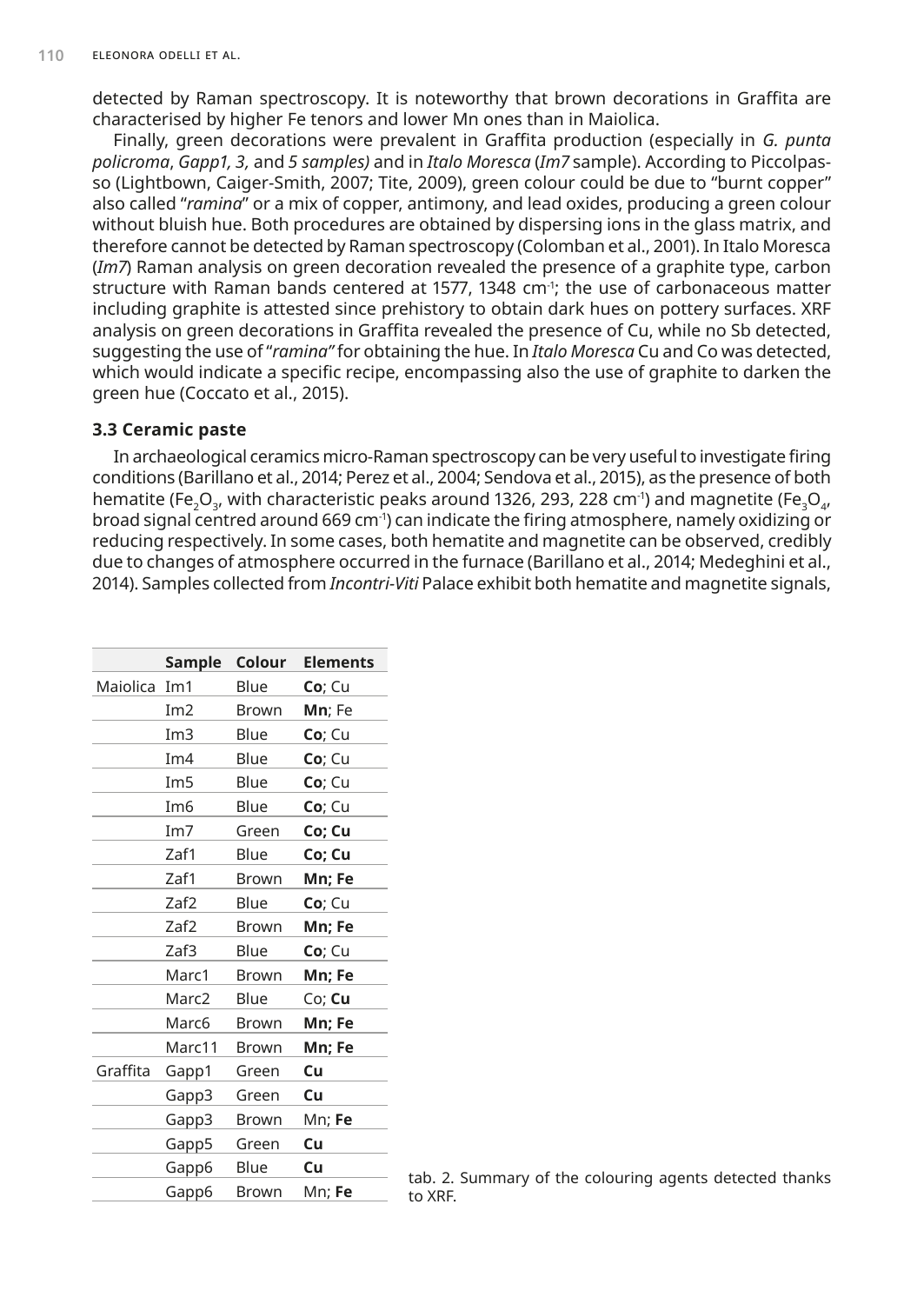

fig. 5. Principal component analysis on glaze composition. Data were centred and scaled before applying PCA. Graffita (full) and Maiolica (empty) samples are well separated. Among Maiolica, Italo Moresca and Zaffera seems to have a slightly different glaze composition, while Maiolica Arcaica is scattered. Data have been collected on the white surfaces, except for blue-Zaf3 (\*) and colourless-Marc9 (\*\*) missing white areas.



fig. 6. Scores and loading plots of XRF data collected on ceramic paste.

but the uniform colour without bi-fabric and the high degree of specialization, suggests a homogeneous oxidizing atmosphere, while magnetite is probably from the raw materials.

XRF data collected on ceramic paste revealed a quite homogenous composition among the studied productions. PCA performed on XRF peak areas did not evidence clear chemical clusters, except for Italo Moresca, which is discriminated for its Ca and Sr contents (see Loading plot), and few Graffita samples characterised by higher Fe tenors than other productions (fig. 5). Most of the samples classified as Maiolica Arcaica and some of the Graffita samples overlap, representing a third group where no clear differences between Graffita and Maiolica Arcaica can be remarked. This group could be recognized as a local production where similar sources were exploited through time. For the other two groups, the Ca and Sr in Italo Moresca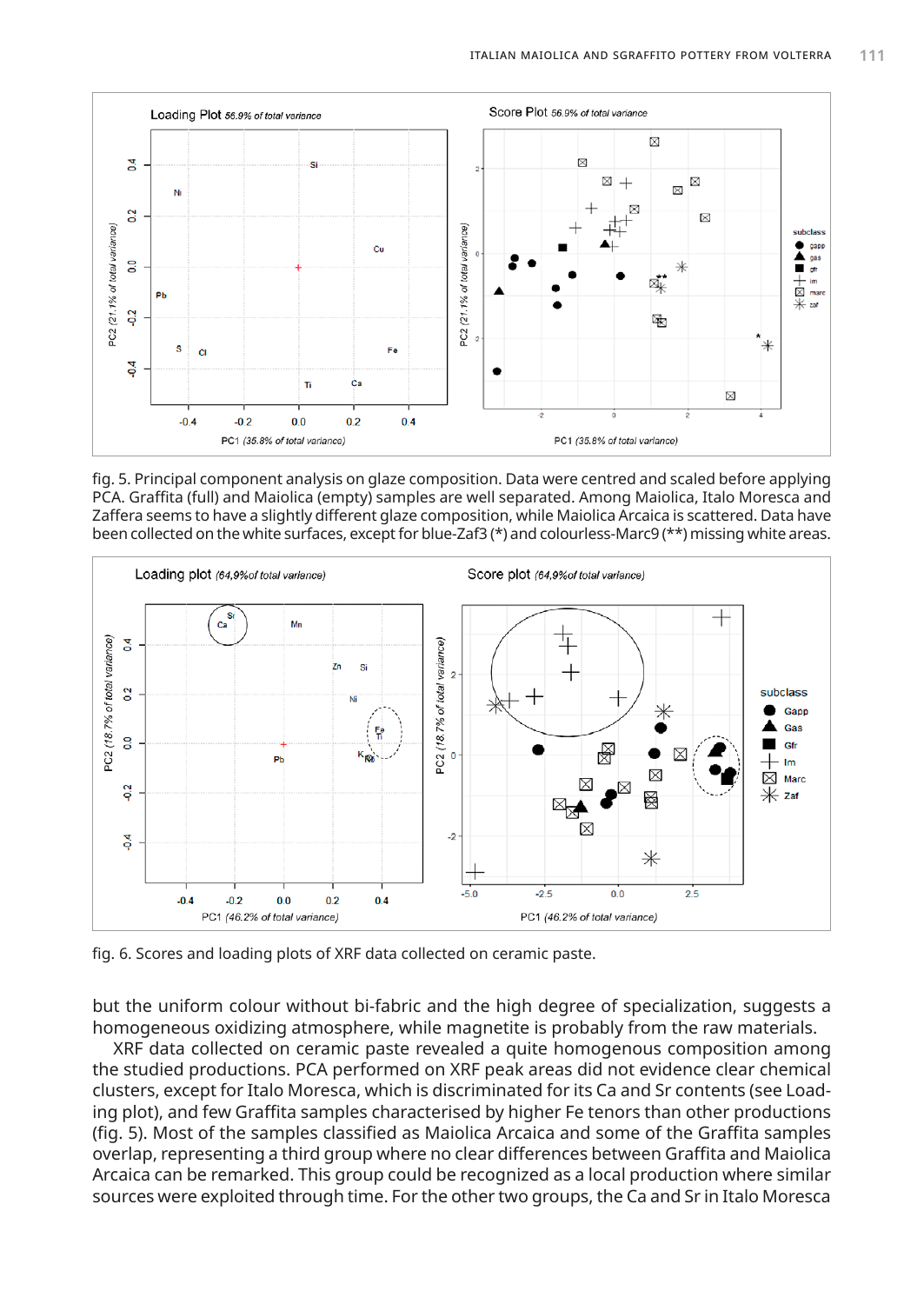

fig. 7. Area counts of Ca and Fe peaks evidencing differences between Italo Moresca and the other productions.

can be interpreted as a technical feature rather than a provenance marker; in fact, it is known that calcium carbonate was added to the raw material to better contrast the iron colouring effect (Berti Pasquinelli, 1984, p. 26.; Molera et al., 1998; Tite, 2009). Lighter ceramic pastes were easier to cover in white without spoiling the desired hue. For Graffita production a light paste was no longer required, as the red paste makes clearer the engraving under the engobe.

Since the PCA on XRF data pointed out the importance of Ca and Fe in the ceramic paste, a t student test was then performed on the two elements responsible for the ceramic paste colour; looking at *Italo Moresca* versus other samples, a significative difference in Ca (p<0.01) can be observed, while there is no difference in Fe contribution (p>0.1) (fig.6). This can point out to an intentional addition of Ca-rich additives to the clay pastes where Fe tenors are quite similar in the overall studied productions.

## **4. Conclusions**

- **•** The investigation on Maiolica and Graffita ceramics from *Incontri-Viti* Palace in Volterra (central Italy) enabled providing – for the first time – the non-invasive and non-destructive characterization of these productions, constituting a reference group.
- **•** Maiolica is characterised by cassiterite, while Sn was not identified in Graffita glazes. In Graffita, the white engobe is characterised by mix of feldspars, quartz and anatase, which find comparison with similar productions from Castelfiorentino; nevertheless, raw materials sources were still not identified. Thus, it is possible to propose a common clay source – probably kaolinitic – for making the engobe, which futures studies would locate and identify.
- **•** Among Maiolica productions, diopside has been identified in *Maiolica Arcaica* and *Italo Moresca*, revealing the glass devitrification during cooling; it was not detected in *Zaffera*  samples.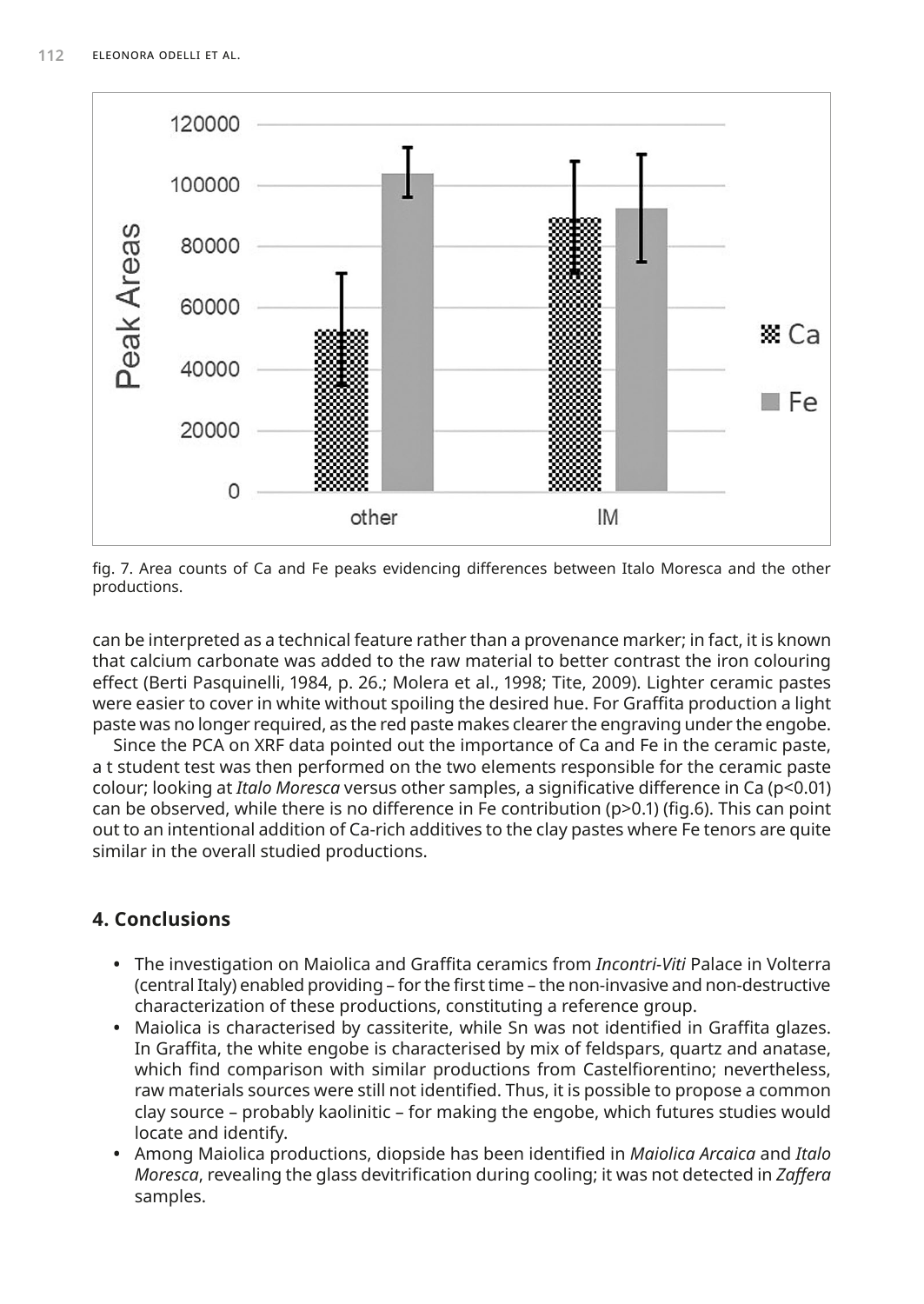- **•** *Zaffera* samples exhibit a specific glass fingerprints, which find comparison with soda-lead-rich glass (PbO+Na<sub>2</sub>O glass; Colomban, 2006).<br>—
- The polymerization index (A<sub>500</sub>/A<sub>1000</sub>) overall suggest temperature between 600-1000 °C for the glaze firing phase; nevertheless,  $A_{500}/A_{1000}$  ratio further helps characterizing glazes of Maiolica and Graffita (lead-based silicate glass) productions.
- **•** Apart from Sn, chemical data collected on glazes and processed by statistical methods enable discriminating Graffita and Maiolica productions, claiming for technological differences which imprints the overall chemical composition of the glaze. Although Pb is present in all glazes, it can be noticed that it is more correlated with samples belonging to Graffita.
- **•** Based on Raman spectroscopy and XRF, coloring agents were due as following: blue in Maiolica is due to copper and cobalt, except for samples *Zaf1* and *Gapp6* where only copper was found; brown is due to iron-manganese oxides, with different relative amount in iron and manganese as per Maiolica and Graffita; green decoration, frequently found in Graffita, is due to copper, while in the only green Maiolica sample (*Im7*) cobalt, together with copper was found. Moreover, carbon black was also detected by Raman spectroscopy in *Italo Moresca* green decoration, probably mixed to the ingredients to deepen the color hue.
- **•** Raman analysis on the ceramic body revealed the presence of both hematite and magnetite, claiming for and oxidizing atmosphere during the whole firing process together with the presence of magnetite in the raw materials.
- **•** Chemical analysis on ceramic paste did not reveal clear compositional groups, likely indicating a quite homogenous local production exploiting the same raw materials for the manufacturing of ceramic bodies. Exceptions seem to mark technological fingerprint; in fact, *Italo Moresca* samples are very well grouped due to the higher amount of calcium, and few Graffita samples are characterized by higher iron tenors.
- **•** The applied physicochemical analysis successfully provided compositional markers which can be determined by a completely non-destructive and non-invasive approach.
- **•** Raw data collected in the frame of this study are available in form of datasets for future research, to facilitate comparative studies within the glazed ceramics production in central Italy and promoting the use of portable and non-invasive methods for provenance and technological investigations on ancient ceramics.

## **Acknowledgements**

A.R. wishes to thank FWO-Vlaanderen for her postdoctoral grant (12X1919N).

E.O. acknowledges the Tuscany Region for her PhD fellowship under the project Giovani Sì, Pegaso.

The study of the ceramics found in Incontri-Viti palace is part of a larger project involving the city of Volterra. The activity began in 2017 during the "Laboratorio Universitario Volterrano" a week of study promoted by the University of Pisa and held by the professor Federico Cantini for the teaching of Christian and Medieval Archaeology, and made possible by the willingness to study materials given by the Soprintendenza Archeologica della Toscana and the Guarnacci Museum (Cantini et al. 2018).

#### **Rerefences**

Angeli, L., Brunetti, A., Legnaioli, S., Fabbri, C., Campanella, B., Lorenzetti, G., Pagnotta S., Poggialini, F., Palleschi, V., & Radi, G. (2019). Analysis of the middle Neolithic trichrome pottery: characterization of the decoration using X-Ray fluorescence and Raman spectroscopy. *Journal of Archaeological Science: Reports*, *24*, 192-197.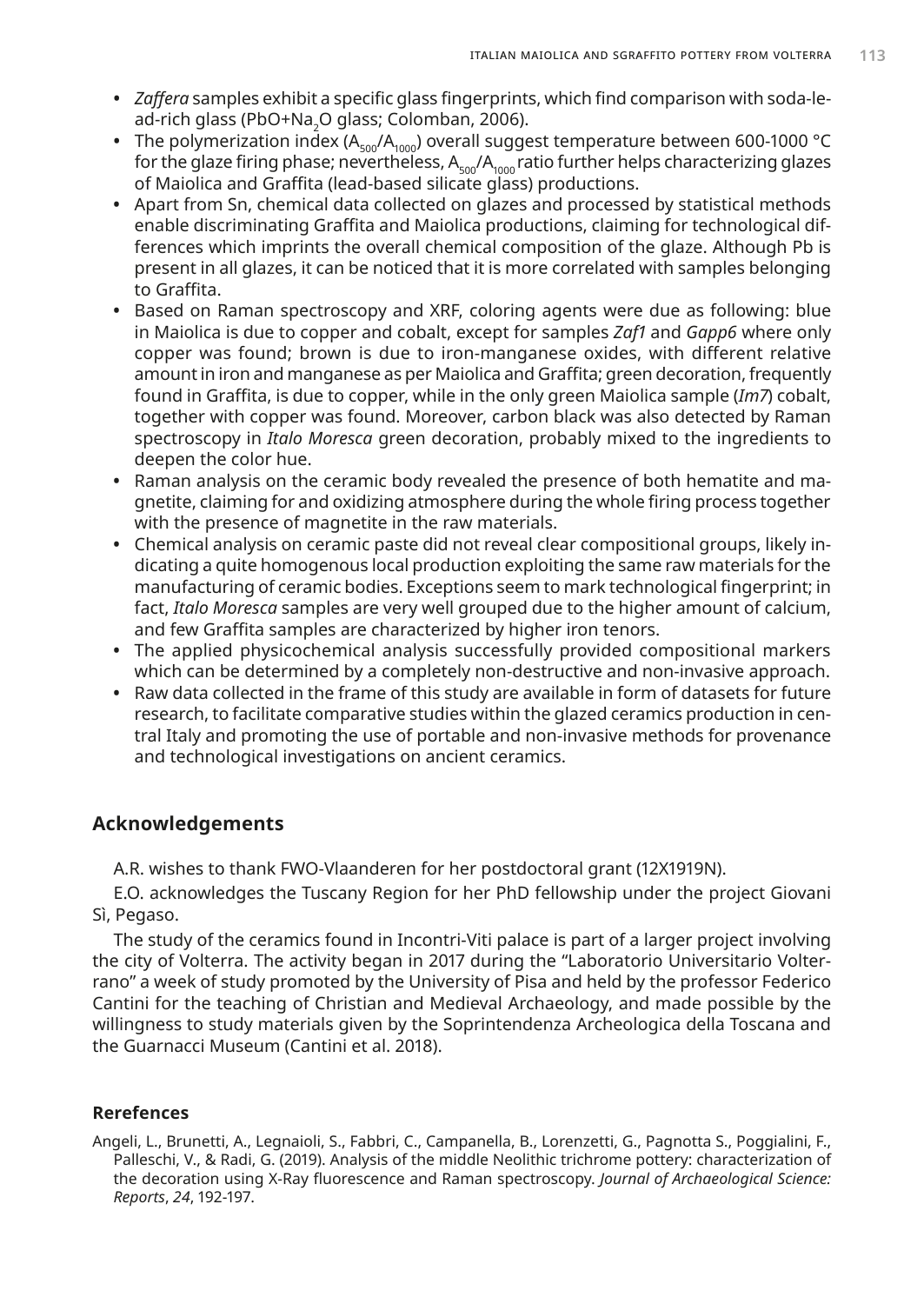- Angeli, L., Legnaioli, S., Fabbri, C., Grifoni, E., Lorenzetti, G., Guilaine, J., Palleschi, V., & Radi, G. (2018). Analysis of Serra d'Alto figuline pottery (Matera, Italy): Characterization of the dark decorations using XRF. *Microchemical Journal*, *137*, 174-180.
- Ballirano, P., De Vito, C., Medeghini, L., Mignardi, S., Ferrini, V., Matthiae, P., Bersani D., & Lottici, P. P. (2014). A combined use of optical microscopy, X-ray powder diffraction and micro-Raman spectroscopy for the characterization of ancient ceramic from Ebla (Syria). *Ceramics International, 40(10),* 16409-16419.
- Bersani, D., Lottici, P. P., Virgenti, S., Sodo, A., Malvestuto, G., Botti, A., Salvioli-Mariani, E., Tribaudino, M., Ospitali F., & Catarsi, M. (2010). Multi‐technique investigation of archaeological pottery from Parma (Italy). *Journal of Raman Spectroscopy, 41(11)*, 1556-1561.
- Berti F. (1997). *Storia della ceramica di Montelupo. Uomini e fornaci in un centro di produzione dal XIV al XVIII. Volume II, Le ceramiche da mensa dal 1480 alla fine del XVIII secolo*. Aedo.
- Berti, G., Cappelli, L., & Francovich, R. (1986). La maiolica arcaica in Toscana. In *La ceramica medievale nel Mediterraneo occidentale. Atti del III Congresso Internazionale organizzato dal Dipartimento di Archeologia e Storia delle Arti dell'Università degli Studi di Siena e dal Museo delle Ceramiche di Faenza (Siena-Faenza 1984)* (pp. 483-510).
- Berti F., & Pasquinelli G. (1984), *Antiche maioliche di Montelupo, secoli XIV-XVIII, Montelupo.* Bandecchi & Vivaldi Pontedera.
- Bonizzoni, L., Galli, A., & Milazzo, M. (2010). XRF analysis without sampling of Etruscan depurata pottery for provenance classification. *X‐Ray Spectrometry, 39(5)*, 346-352.
- Calafati M. (2013). «Tanta gran machina di pietre» Alfonso Parigi il giovane e palazzo Incontri (ora Viti) a Volterra, *Bollettino della Società di studi Fiorentini, 21,* 338-48.
- Cantini F., Fatighenti B., & Tumbiolo G. (2018). Ceramiche e merci a Volterra tra la tarda antichità e il Cinquecento. Note preliminari di uno studio in corso, *Quaderno del Laboratorio Universitario Volterrano, XVIII,* 75-82.
- Capelli, C., Cabella, R., & Waksman, S.Y. (2007). Archaeometric investigation on 13th century glazed and slipped pottery found in Liguria and Provence. In S.Y. Waksman (eds.), *Archaeometric and Archaeological Approaches to Ceramics* (vol. 1691, pp. 149-154)*.* BAR Publishing.
- Coccato, A., Jehlicka, J., Moens, L., & Vandenabeele, P. (2015). Raman spectroscopy for the investigation of carbon‐based black pigments. *Journal of Raman Spectroscopy, 46(10)*, 1003-1015.
- Colomban, P., Sagon, G., & Faurel, X. (2001). Differentiation of antique ceramics from the Raman spectra of their coloured glazes and paintings. *Journal of Raman Spectroscopy*, *32*(5), 351-360.
- Colomban, P., March, G., Mazerolles, L., Karmous, T., Ayed, N., Ennabli, A., & Slim, H. (2003). Raman identification of materials used for jewellery and mosaics in Ifriqiya. *Journal of Raman Spectroscopy, 34(3),* 205-213.
- Colomban, P., Milande, V., & Lucas, H. (2004). On‐site Raman analysis of Medici porcelain. *Journal of Raman Spectroscopy*, *35*(1), 68-72.
- Colomban, P., Tournié, A., & Bellot‐Gurlet, L. (2006). Raman identification of glassy silicates used in ceramics, glass and jewellery: a tentative differentiation guide. *Journal of Raman Spectroscopy*. *37*(8), 841-852.
- Colomban, P., Zhang, Y., & Zhao, B. (2017). Non-invasive Raman analyses of Chinese huafalang and related porcelain wares. Searching for evidence for innovative pigment technologies. *Ceramics International*, *43*(15), 12079-12088.
- Costa, M., Rousaki, A., Lycke, S., Saelens, D., Tack, P., Sánchez, A., Tuñón, J., Ceprián, B., Amate, P., Manuel Montejo, M., & Vandenabeele, P. (2020). Comparison of the performance of two handheld XRF instruments in the study of Roman tesserae from Cástulo (Linares, Spain). *The European Physical Journal Plus, 135(8)*, 1-17.
- Cuomo di Caprio, N. (2007) *Ceramica in Archeologia 2. Antiche tecniche di lavorazione e moderni metodi di indagine.* L'Erma di Bretschneider.
- De Waal, D. (2009). Micro‐Raman and portable Raman spectroscopic investigation of blue pigments in selected Delft plates (17-20th Century). *Journal of Raman Spectroscopy, 40(12)*, 2162-2170.
- Fiumi, E. (1983), *Volterra e San Gimignano nel Medioevo,* Cooperativa Nuovi Quaderni.
- Forster, N., Grave, P., Vickery, N., & Kealhofer, L. (2011). Non‐destructive analysis using PXRF: methodology and application to archaeological ceramics. *X‐Ray Spectrometry, 40(5)*, 389-398.
- Furiesi A. (1999). *L'acqua a Volterra. Storia dell'approvvigionamento idrico della città*. NIE.
- Galluccio F. (1999). Volterra etrusca alla luce delle nuove scoperte, *Opuscula Romana: Annual of the Swedish institute in Rome, 24,* 83-98.
- Grassi, F. (2010). *La ceramica, l'alimentazione, l'artigianato e le vie di commercio tra VIII e XIV secolo. Il caso della Toscana meridionale*. BAR Publishing.
- Hein, A., & Kilikoglou, V. (2020). Ceramic raw materials: how to recognize them and locate the supply basins: chemistry. *Archaeological and Anthropological Sciences, 12(8)*, 1-17.
- Ikeoka, R. A., Appoloni, C. R., Rizzutto, M. A., & Bandeira, A. M. (2018). Computed Radiography, PIXE and XRF analysis of pre-colonial pottery from Maranhão, Brazil. *Microchemical Journal, 138*, 384-389.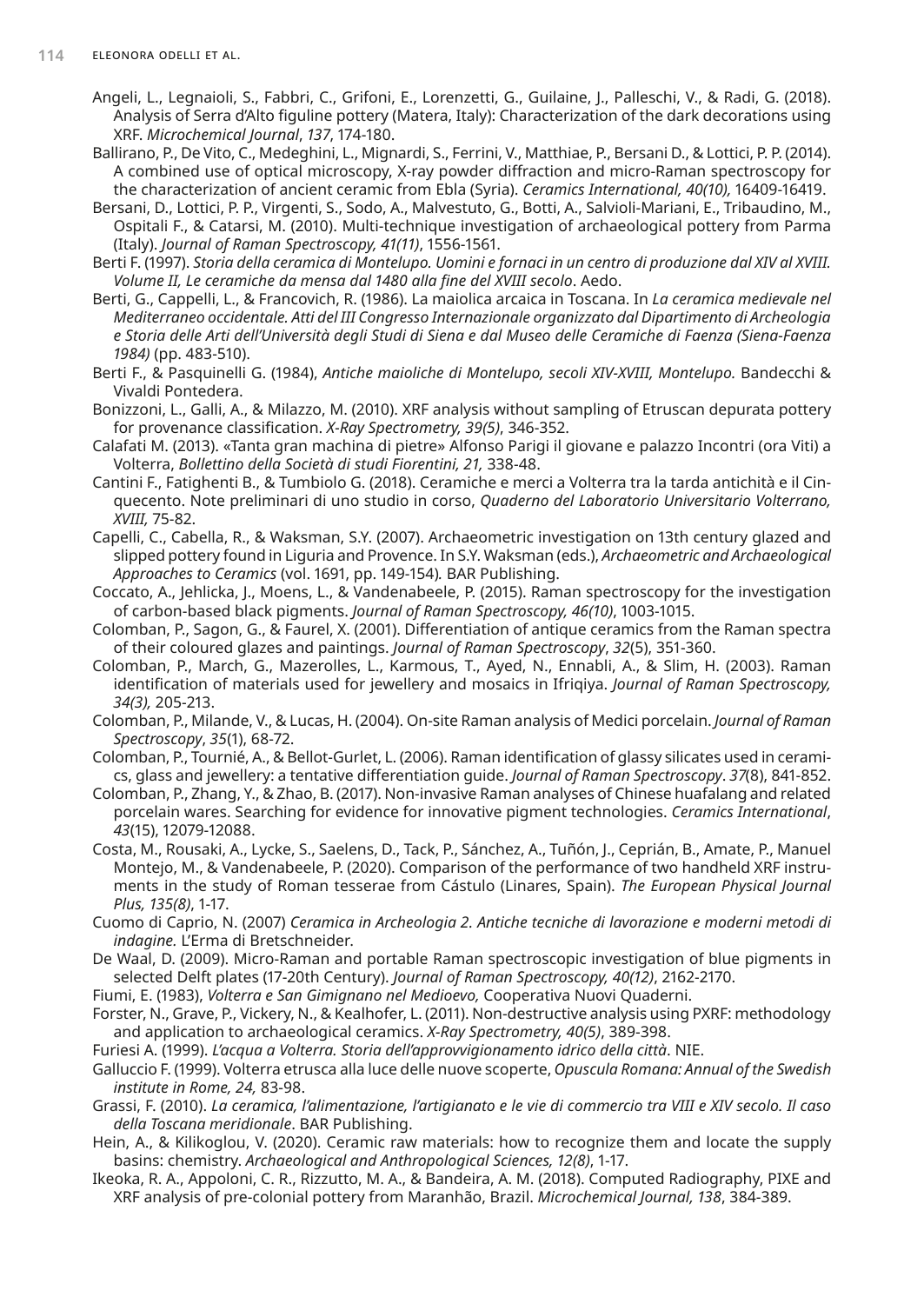- Lightbown, R., & Caiger-Smith, A. (2007). *Cipriano Piccolpasso's The Three Books of the Potter's Art.* Editions la revue de la ceramique et du verre.
- Liou, Y. S., Chang Liu, Y., & Huang, H. Y. (2011). Micro-Raman spectroscopic study of cord-marked pottery decorated with red coatings from Taiwan, ca 2600-1700 BC. *Journal of Raman Spectroscopy, 42(5)*, 1062-1068.
- Mason, R. B., & Tite, M. S. (1997). The beginnings of tin-opacification of pottery glazes. *Archaeometry, 39(1),* 41-58.
- Matin, M., Tite, M., & Watson, O. (2018). On the origins of tin-opacified ceramic glazes: New evidence from early Islamic Egypt, the Levant, Mesopotamia, Iran, and Central Asia. *Journal of Archaeological Science, 97,* 42-66.
- Medeghini, L., Lottici, P. P., De Vito, C., Mignardi, S., & Bersani, D. (2014). Micro‐Raman spectroscopy and ancient ceramics: applications and problems. *Journal of Raman Spectroscopy, 45(11-12),* 1244-1250.
- Moore Valeri A. (1984) Florentine "zaffera a rilievo" maiolica: a new look at the "oriental influence", *Archeologia Medievale, XI,* 477-500.
- Moore Valeri, A. (2004). *Ceramiche rinascimentali di Castelfiorentino: l'ingobbiata e grafitta in Toscana*. Polistampa.
- Odelli, E., Palleschi, V., Legnaioli, S., Cantini, F., & Raneri, S. (2020). Graph clustering and portable X-Ray Fluorescence: an application for in situ, fast and preliminary classification of transport amphoras. *Spectrochimica Acta Part B: Atomic Spectroscopy*, 105966.
- Odelli, E., Raneri, S., Cantini, F., Mattiello, S., Salvioli‐Mariani, E., Lottici, P. P., & Bersani, D. (2021). Micro‐ Raman spectroscopy to investigate production techniques: A focus on fine ware potteries. *Journal of Raman Spectroscopy, 52(1),* 199-207.
- Papachristodoulou, C., Oikonomou, A., Ioannides, K., & Gravani, K. (2006). A study of ancient pottery by means of X-ray fluorescence spectroscopy, multivariate statistics and mineralogical analysis. *Analytica Chimica Acta, 573*, 347-353.

Pasquinelli G. (1987). *La ceramica di Volterra nel medioevo (sec. XIII-XV)*. All'Insegna del Giglio.

- Ricciardi, P., Colomban, P., Tournié, A., & Milande, V. (2009). Nondestructive on‐site identification of ancient glasses: genuine artefacts, embellished pieces or forgeries?. *Journal of Raman Spectroscopy, 40(6)*, 604-617.
- Roberta, S., Gaetano, R., Robin, J. H., & De Francesco, A. M. (2017). Scientific investigation on the provenance of the black glazed pottery from Pompeii: a case study. *Mediterranean Archaeology & Archaeometry, 17(2)*.
- Sendova, M., Zhelyaskov, V., Scalera, M., & Ramsey, M. (2005). Micro‐Raman spectroscopic study of pottery fragments from the Lapatsa tomb, Cyprus, ca 2500 BC. *Journal of Raman Spectroscopy*, *36*(8), 829-833
- Simsek, G., Colomban, P., Casadio, F., Bellot‐Gurlet, L., Zelleke, G., Faber, K. T., Milande, V., & Tilliard, L. (2015). On‐Site Identification of Early Böttger Red Stoneware Using Portable XRF/Raman Instruments: 2, Glaze & Gilding Analysis. *Journal of the American Ceramic Society, 98(10)*, 3006-3013.
- Speakman, R. J., & Shackley, M. S. (2013). Silo science and portable XRF in archaeology: a response to Frahm. *Journal of Archaeological Science, 40(2),* 1435-1443.
- Pawełkowicz, S. S., Rohanová, D., & Svora, P. (2017). Gothic green glazed tile from Malbork Castle: multi-analytical study. *Heritage Science, 5(1),* 1-16.
- Pérez, J. M., & Esteve‐Tébar, R. (2004). Pigment identification in Greek pottery by Raman microspectroscopy. *Archaeometry, 46(4)*, 607-614.
- Perrazzi, A., & Poggesi, G. (eds.). (2011). *Carta archeologica della provincia di Prato. Dalla preistoria all'età romana*. All'Insegna del Giglio.
- Tite, M. S. (2009). The production technology of Italian maiolica: a reassessment. *Journal of Archaeological Science, 36(10)*, 2065-2080.
- Van Pevenage, J., Verhaeven, E., Vekemans, B., Lauwers, D., Herremans, D., De Clercq, W., Vincze, L., Moens, L.,& Vandenabeele, P. (2015). Illustration of compositional variations over time of Chinese porcelain glazes combining micro-X-ray Fluorescence spectrometry, multivariate data analysis and Seger formulas. *Spectrochimica Acta Part B: Atomic Spectroscopy, 103*, 106-111
- Vekemans, B., Janssens, K., Vincze, L., Adams, F., & Van Espen, P. (1994). Analysis of X‐ray spectra by iterative least squares (AXIL): New developments. *X‐Ray Spectrometry, 23(6),* 278-285.
- Wentkowska A. (2004), Fornaci per stoviglie a Volterra, in Caciagli C. (ed.), Beni culturali e ambientali nella città storica. Pisa University Press.
- Wentkowska A. (2010), Pomarance e Volterra due centri di produzione della ceramica ingobbiata e graffita. Le famiglie committenti, in Ciampoltrini G. (ed.*), Peccioli e la Valdera dal Medioevo all'Ottocento: Itinerari archeologici fra Pisa e Volterra* (pp. 111-144). Fondazione Peccioli per l'arte.
- Zhao, H. X., Li, Q. H., Liu, S., & Gan, F. X. (2013). Characterization of microcrystals in some ancient glass beads from China by means of confocal Raman microspectroscopy. *Journal of Raman Spectroscopy, 44(4)*, 643-649.